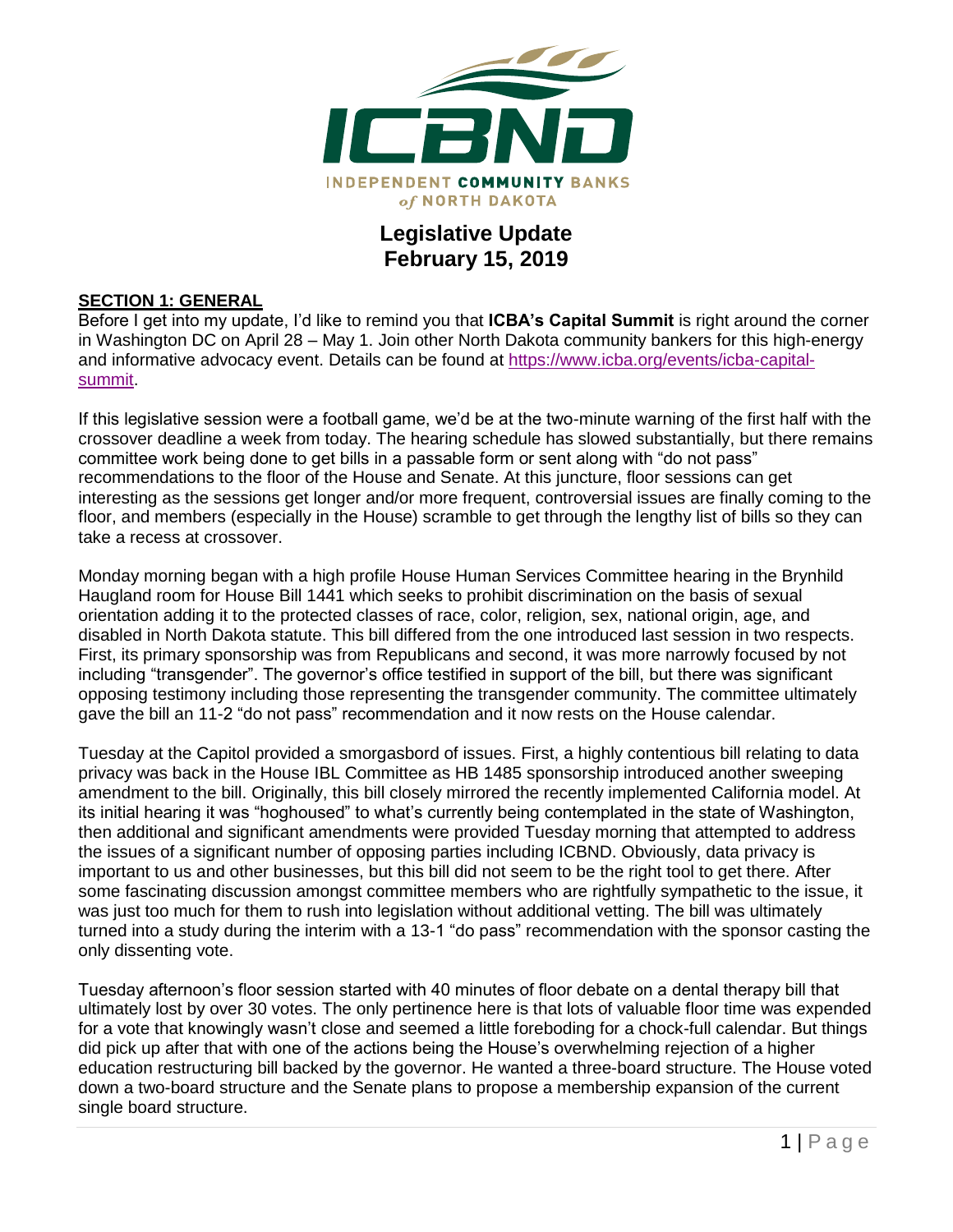Speed limit increases were taken up on the House floor Wednesday in a spirited half hour debate. A proposal to increase speed limits by 5 miles per hour on multi-lane highways was given a "do pass" out of the House Transportation Committee, a "do not pass" out of the House Appropriations, and a 46-46 tie vote on the House floor. Speed limits are not a community banking issue, but the floor debate on the issue brought to light a couple interesting dynamics that prevail in our legislature – both related to power. First, fiscal notes are used as lobbying tools. Second, the appropriations committees, especially the chairpersons, have sweeping power. The fiscal note on this bill was nearly \$10 million for the next couple bienniums. Really? And, the House Appropriations chairman stated on the floor that they voted in opposite to the House Transportation Committee (policy) not because of the fiscal note, but because they just didn't like the idea. Policy and appropriations sway is a powerful combination! In discussions with Representative Blum, he was not able to "flip" any members so somewhat surprisingly this bill did not come back for reconsideration Thursday.

Thursday was also "income tax relief" bill day in the House with HB 1530 being the sole survivor of the four as the "flat tax" proposals were shot down. HB 1530 is Representative Headland's tax relief bill that would utilize 50 percent of the Legacy Fund earnings to reduce individual and corporate income taxes over time taking them ultimately to zero over an approximate 10 year time frame. The sponsor is also the chairman of the House Finance and Taxation Committee which gave the bill an 11-2 "do pass" recommendation. The House took the bill up during its Thursday floor session and passed by a vote of 61-31 so it's now off to the Senate. Governor Burgum has publicly rebuked this bill as bad policy earlier this session.

#### **SECTION 2: BILL UPDATES FROM ICBND "PRIORITY" TRACKING LIST**

**SB 2205** – was introduced by Senator Holmberg on behalf of the ND Land Title Association and seeks to streamline the foreclosure process for abandoned property by eliminating the redemption period in the foreclosure judgement if the court determines the property to be abandoned as outlined in the bill. It's important to note that this bill applies only to mortgaged property that is 10 acres or less, improved with a residential dwelling that consists of fewer than five units and is not a model home or under construction, and is not used in agricultural production. ICBND strongly supports this bill which was given a unanimous "do pass" out of the Senate IBL Committee Monday and a 43-2 vote by the full Senate on Tuesday.

**SB 2346** – is one of the bills trying, at least in part, to deal with the fallout from the rogue roving grain buyer (Hunter Hanson) in Northeastern ND including requirements on the issuance or renewal of licenses and a grain indemnity fund. The bill has received "do pass" recommendations from the Senate Ag Committee and Senate Appropriations and was approved by the Senate Friday. I think this bill might have a difficult time in the House due largely to dislike for the grain indemnity fund.

**HB 1008** – is the Department of Financial Institutions' budget bill that passed on the House floor Wednesday by a vote of 78-14. The amended bill closely resembles the governor's proposed budget and restored the additional full time employee that was requested by the department to focus on money transmitter and cybersecurity issues.

**HB 1110** – is a bill introduced at the request of the Commission on Uniform State Laws related to adoption of the Revised Uniform Law on Notarial Acts. Long story short, the bill allows for (but doesn't mandate) remote notary services. Minnesota and Montana both have implemented this and South Dakota has a bill in the process. This bill passed the House 92-0 and already crossed over to the Senate with its Senate Judiciary hearing on Tuesday. ICBND supports the bill and it received no opposition and a unanimous "do pass" out of the committee.

**HB 1220** – was our collaborative bill seeking to require ag suppliers to provide notification to lienholders of record when they extend credit in excess of \$50,000 for supplies that may ultimately become an Ag Supplier Lien. In the House Ag Committee, the bill was turned into a legislative management study during the 2019-2020 interim. The study, in coordination with the secretary of state, would research how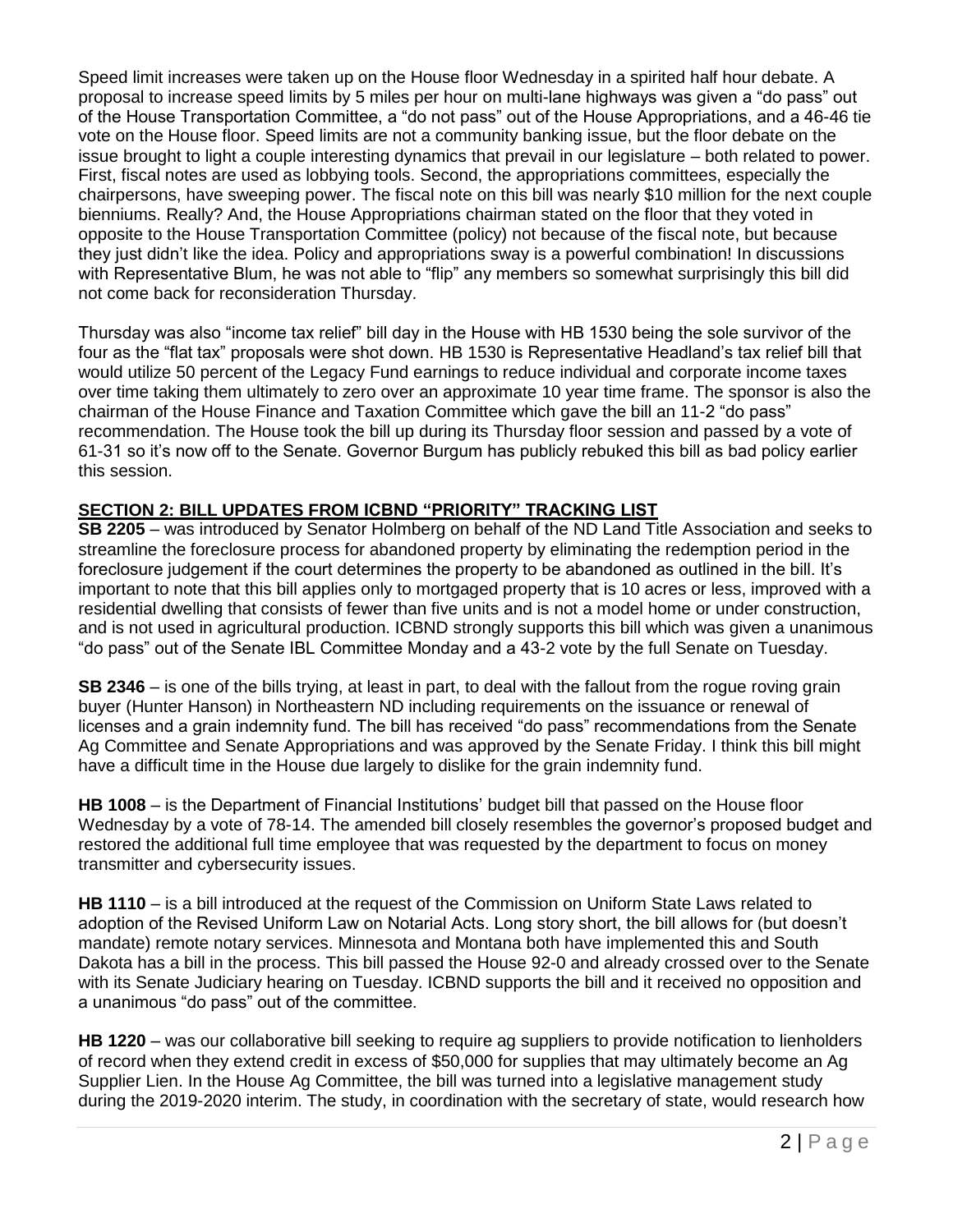the state's Central Indexing System could be used to provide notification to a secured lender when a superpriority lien is filed on that collateral. The bill was taken up on the House floor late Thursday afternoon and approved 89-0.

**HB 1241** – is Representative Louser's bill to create an income tax deduction of up to \$4,000 (for married filing jointly) for first time homeowner's savings account withdrawals for the purchase of a first home. The bill passed the House 78-14 on Thursday.

**HB 1293** – is a bit of a "back door" attempt by supporters of the Sunday Blue Law mandating that all employers are required to provide a day of rest each week for employees. While not a big community banking issue, ICBND monitored this as it still represents an unwanted mandate. The bill got strong opposition from seasonal employers and the ag community. It met its demise on the House floor Wednesday by a vote of 17-75.

**HB 1484** – was a second crack (similar to House Bill 1509) at a state mandated family leave program requiring participation by employers. Thankfully, it died a similar death to HB 1509 by a15-78 vote.

**HB 1524** – began as a bill relating to the regulation and enforcement of data brokers. Similar to the data privacy bill discussed above (HB 1485) it was ultimately turned into an Act to provide for legislative management to consider studying privacy practices in the data broker industry to determine whether adequate safety measures exist to prevent fraud and protect consumers. The bill passed the House Monday on a vote of 93-0. I suspect a study will combine this bill with HB 1485.

| Date and<br>∣Time    | <b>Bill</b><br><b>Number</b> | <b>Short Title</b>                                                                                                                                                                                                                                                                                                                                                                                                                                | <b>Committee</b>                                |
|----------------------|------------------------------|---------------------------------------------------------------------------------------------------------------------------------------------------------------------------------------------------------------------------------------------------------------------------------------------------------------------------------------------------------------------------------------------------------------------------------------------------|-------------------------------------------------|
| 02/18/2019<br> 09:00 | SB 2148                      | Relating to disclosures of expenditures, restrictions on public officials<br>and lobbyists, investigations of ethics violations, and implementing<br>requirements of article XIV of the Constitution of North Dakota relating<br>to the prohibition on personal use of campaign contributions and the<br>rulemaking procedures and requirements for the North Dakota ethics<br>commission; to provide a penalty; and to provide an appropriation. | Senate<br>Appropriations                        |
| 02/18/2019<br>10:00  | <b>SCR 4006</b>              | A concurrent resolution to recognize Monday, February 25, 2019, as<br>"Bank of North Dakota Day" and to congratulate the Bank of North<br>Dakota on its 100th anniversary.                                                                                                                                                                                                                                                                        | House Industry,<br><b>Business and</b><br>Labor |

### **SECTION 3: BILL HEARINGS NEXT WEEK**

Legislator contact information can be found at<http://www.legis.nd.gov/contact-my-legislators> and you can check on any legislative activities through the Legislative Council's web page at [www.legis.nd.gov.](http://www.legis.nd.gov/)

Thank you for your participation in the legislative process. Please call, email or text me with any questions or concerns. If you'd like to be taken off this distribution list or if there are others in your organization that should be on the distribution list for the legislative updates, please let me know.

Sincerely,

Bany D. Haugen

*Barry D. Haugen [barryh@icbnd.com](mailto:barryh@icbnd.com) cell: 701.955.4308 office: 701.258.7121*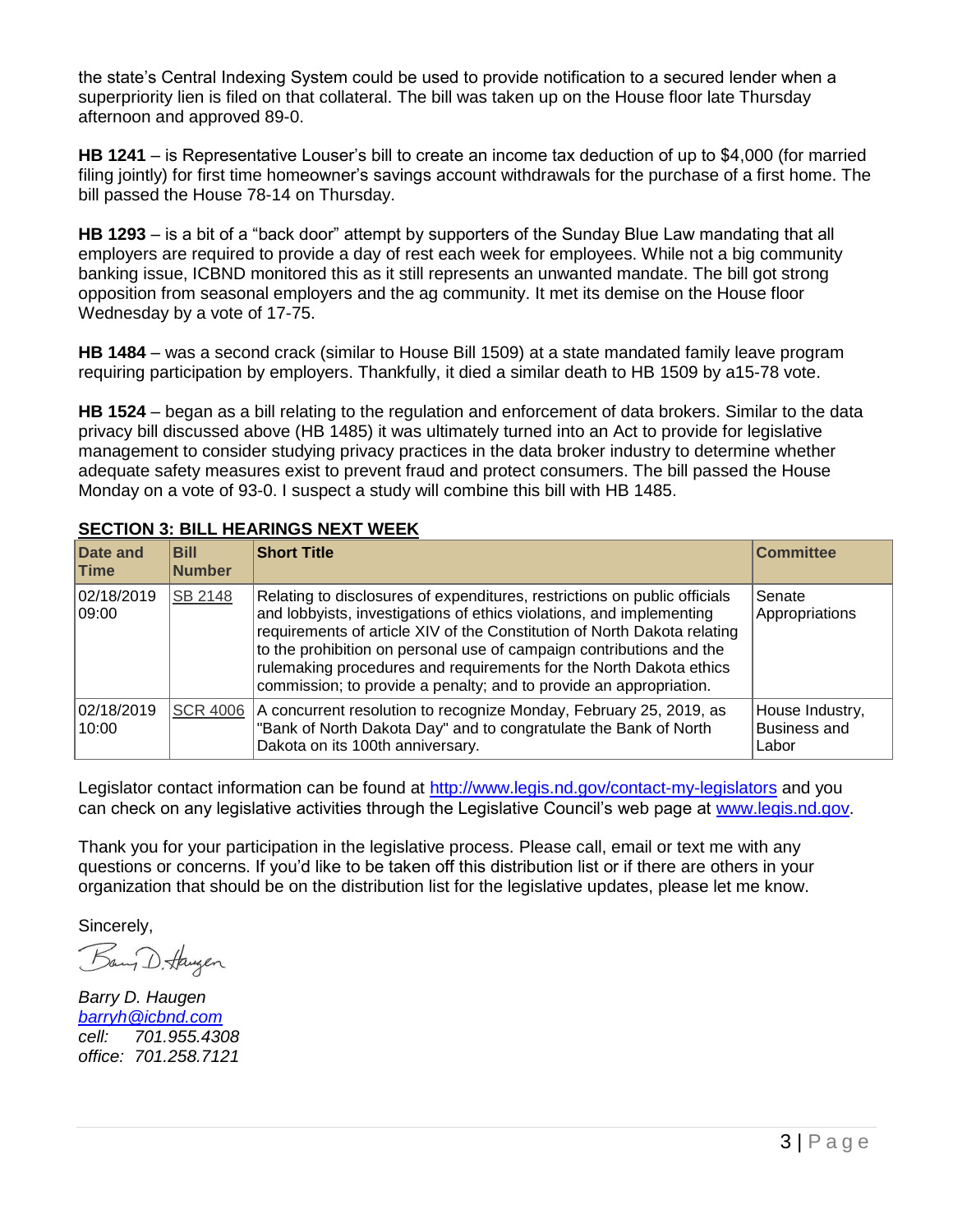

# **ICBND BILL TRACKING LIST**

| <b>Bill</b>    | <b>Status</b>                                                                                                                                    | <b>Title</b>                                                                                                                                                                                                                                                                                                                                                                                                                                                                                                                                                                                              |
|----------------|--------------------------------------------------------------------------------------------------------------------------------------------------|-----------------------------------------------------------------------------------------------------------------------------------------------------------------------------------------------------------------------------------------------------------------------------------------------------------------------------------------------------------------------------------------------------------------------------------------------------------------------------------------------------------------------------------------------------------------------------------------------------------|
| <b>HB 1008</b> | House: PASSED<br>02/13 H Second reading, passed, yeas 78 nays 14<br>02/14 S Received from House                                                  | A BILL for an Act to provide an appropriation for defraying the<br>expenses of the department of financial institutions.                                                                                                                                                                                                                                                                                                                                                                                                                                                                                  |
| HB 1014        | House: INTRODUCED<br>01/23 H Committee Hearing - 08:30 AM<br>02/14 H Reported back amended, do pass,<br>amendment placed on calendar 19 1 1      | Relating to the fund balance of the abandoned oil and gas well<br>plugging and site reclamation fund; to provide a contingent<br>authorization; to provide for a transfer; and to provide an<br>exemption.                                                                                                                                                                                                                                                                                                                                                                                                |
| HB 1018        | House: INTRODUCED<br>01/22 H Committee Hearing - 08:30 AM<br>01/22 H Committee Hearing - 01:30 PM                                                | A BILL for an Act to provide an appropriation for defraying the<br>expenses of the department of commerce; to provide<br>exemptions; and to provide for a transfer.                                                                                                                                                                                                                                                                                                                                                                                                                                       |
| HB 1019        | House: INTRODUCED<br>01/21 H Committee Hearing - 09:00 AM<br>01/21 H Committee Hearing - 01:30 PM                                                | A BILL for an Act to provide an appropriation for defraying the<br>expenses of the state board for career and technical<br>education.                                                                                                                                                                                                                                                                                                                                                                                                                                                                     |
| HB 1035        | House: PASSED<br>02/07 H Second reading, passed, yeas 62 nays 28<br>02/08 S Received from House                                                  | Relating to initiated measures and election ballots.                                                                                                                                                                                                                                                                                                                                                                                                                                                                                                                                                      |
| HB 1043        | House: DEFEATED<br>01/09 H Reported back, do not pass, placed on<br>calendar 14 0 0<br>01/11 H Second reading, failed to pass, yeas 0<br>nays 88 | Relating to the exemption of an open blockchain token from<br>specified securities transactions and dealings; relating to the<br>definitions of an open blockchain token and virtual currency<br>and excluding an open blockchain token and virtual currency<br>from specified money transmission requirements.                                                                                                                                                                                                                                                                                           |
| HB 1045        | House: PASSED<br>02/11 H Second reading, passed, yeas 89 nays 4<br>02/12 S Received from House                                                   | Relating to electronic transaction definitions, blockchain<br>technology and smart contracts, number of shareholders, and<br>series limited liability companies; relating to electronic<br>transactions, filing of an annual report by corporations<br>engaged in farming or ranching, Business Corporation Act<br>definitions, knowledge and notice, share certificates, corporate<br>voting list and voting trusts, acceptance of shareholder act by<br>the corporation, corporate records, corporate dissolution<br>procedure, and the filing of an annual report by a publicly<br>traded corporation. |
| HB 1048        | House: PASSED<br>01/15 H Second reading, passed, yeas 92 nays 0<br>01/16 S Received from House                                                   | Relating to the use of distributed ledger technologies and a<br>pilot program.                                                                                                                                                                                                                                                                                                                                                                                                                                                                                                                            |
| HB 1055        | House: PASSED<br>01/15 H Second reading, passed, yeas 86 nays 6<br>01/16 S Received from House                                                   | Relating to motor vehicle body damage disclosure.                                                                                                                                                                                                                                                                                                                                                                                                                                                                                                                                                         |
| HB 1066        | House: INTRODUCED<br>02/06 H Amendment adopted<br>02/06 H Rereferred to Appropriations                                                           | Relating to infrastructure funds relating to oil and gas tax<br>revenue allocations; to provide a continuing appropriation; to<br>provide for a report; and to provide an effective date.                                                                                                                                                                                                                                                                                                                                                                                                                 |
| <b>HB 1067</b> | House: PASSED<br>01/10 H Second reading, passed, yeas 85 nays 4<br>01/11 S Received from House                                                   | Relating to municipal bid requirements and certificates of<br>indebtedness.                                                                                                                                                                                                                                                                                                                                                                                                                                                                                                                               |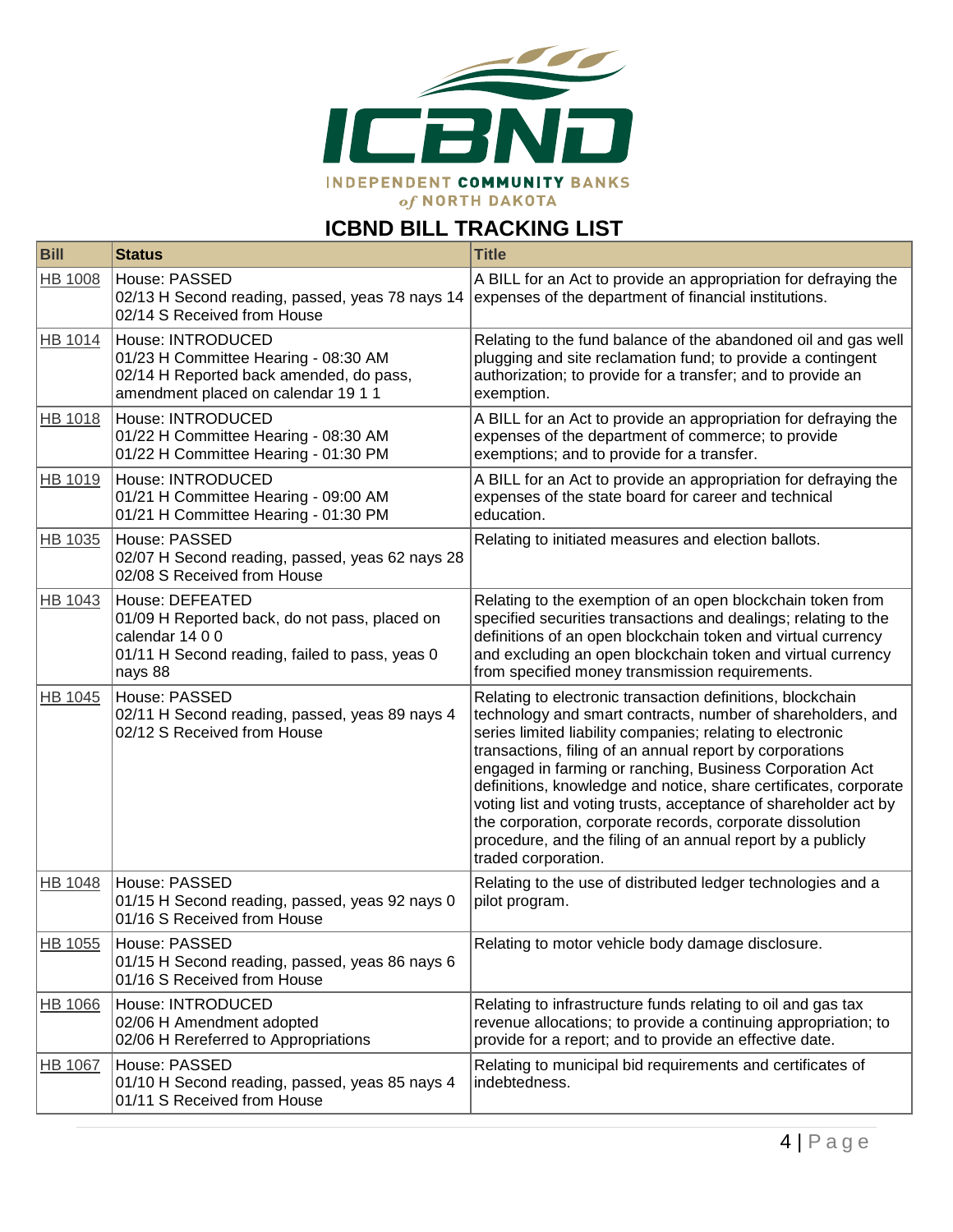| HB 1097        | House: PASSED<br>01/17 H Second reading, passed, yeas 56 nays 35<br>01/18 S Received from House                                                                             | Relating to Sunday closing laws and retail agreements;                                                                                                                                                                                                        |
|----------------|-----------------------------------------------------------------------------------------------------------------------------------------------------------------------------|---------------------------------------------------------------------------------------------------------------------------------------------------------------------------------------------------------------------------------------------------------------|
| <b>HB 1106</b> | House: INTRODUCED<br>01/24 H Amendment adopted, placed on calendar<br>01/25 H Rereferred to Appropriations                                                                  | Relating to the establishment of an invisible reinsurance pool<br>for the individual health insurance market relating to premium<br>taxes and credits for insurance companies; to provide for a<br>legislative management study; and to declare an emergency. |
| HB 1110        | House: PASSED<br>Senate: INTRODUCED<br>01/28 S Introduced, first reading, referred Judiciary<br>Committee<br>02/12 S Committee Hearing - 09:30 AM                           | Relating to the adoption of the Revised Uniform Law on<br><b>Notarial Acts</b>                                                                                                                                                                                |
| HB 1116        | House: PASSED<br>Senate: INTRODUCED<br>02/04 S Introduced, first reading, referred Industry,<br><b>Business and Labor Committee</b><br>02/13 S Committee Hearing - 10:00 AM | Relating to the North Dakota life and health insurance<br>guaranty association; to repeal section 26.1-38.1-17 of the<br>North Dakota Century Code, relating to application of laws to<br>an insolvent insurer; and to provide for application.               |
| HB 1135        | House: INTRODUCED<br>01/03 H Introduced, first reading, referred Political<br><b>Subdivisions Committee</b><br>01/31 H Committee Hearing - 08:30 AM                         | Relating to parking spaces for the mobility impaired; and to<br>provide a penalty.                                                                                                                                                                            |
| HB 1165        | House: INTRODUCED<br>01/03 H Introduced, first reading, referred Political<br><b>Subdivisions Committee</b><br>02/07 H Committee Hearing - 10:30 AM                         | Relating to nonconforming structures.                                                                                                                                                                                                                         |
| HB 1171        | House: PASSED<br>02/11 H Second reading, passed, yeas 83 nays<br>10, Emergency clause carried<br>02/12 S Received from House                                                | Relating to the development and implementation of a skilled<br>workforce student loan repayment program; to provide a<br>continuing appropriation; to provide for a transfer; to provide<br>an expiration date; and to declare an emergency.                  |
| HB 1181        | House: PASSED<br>01/23 H Second reading, passed, yeas 89 nays 2<br>01/24 S Received from House                                                                              | Relating to the regulation of guaranteed asset protection<br>waivers; to provide a penalty; and to provide for application.                                                                                                                                   |
| HB 1193        | House: INTRODUCED<br>01/03 H Introduced, first reading, referred Political<br><b>Subdivisions Committee</b><br>02/08 H Committee Hearing - 10:30 AM                         | Relating to a living wage mandate prohibition for political<br>subdivisions; and to provide for application.                                                                                                                                                  |
| HB 1195        | House: PASSED<br>02/07 H Second reading, passed, yeas 90 nays 0<br>02/08 S Received from House                                                                              | Relating to customer contract clauses and the use of certain<br>marketing practices involving automatic renewal; to provide a<br>penalty; and to provide for application.                                                                                     |
| HB 1217        | House: DEFEATED<br>01/28 H Reported back, do not pass, placed on<br>calendar 10 4 0<br>01/31 H Second reading, failed to pass, yeas 24<br>nays 67                           | Relating to competition between the government and private<br>industry and to require a report to the legislative management.                                                                                                                                 |
| HB 1218        | House: DEFEATED<br>01/25 H Reported back, do not pass, placed on<br>calendar 11 0 3<br>01/29 H Second reading, failed to pass, yeas 3<br>nays 90                            | Relating to consumer towing protection; relating to custody of<br>abandoned vehicles, notice to owners of abandoned vehicles,<br>and right to reclaim an abandoned vehicle; to provide a<br>penalty; and to provide an effective date.                        |
| HB 1220        | House: PASSED<br>02/11 H Amendment adopted, placed on calendar<br>02/14 H Second reading, passed, yeas 89 nays 0                                                            | Relating to priority of agricultural supplier liens; and to provide<br>for application.                                                                                                                                                                       |
| HB 1222        | House: DEFEATED                                                                                                                                                             | Relating to the elimination of individual and corporate income                                                                                                                                                                                                |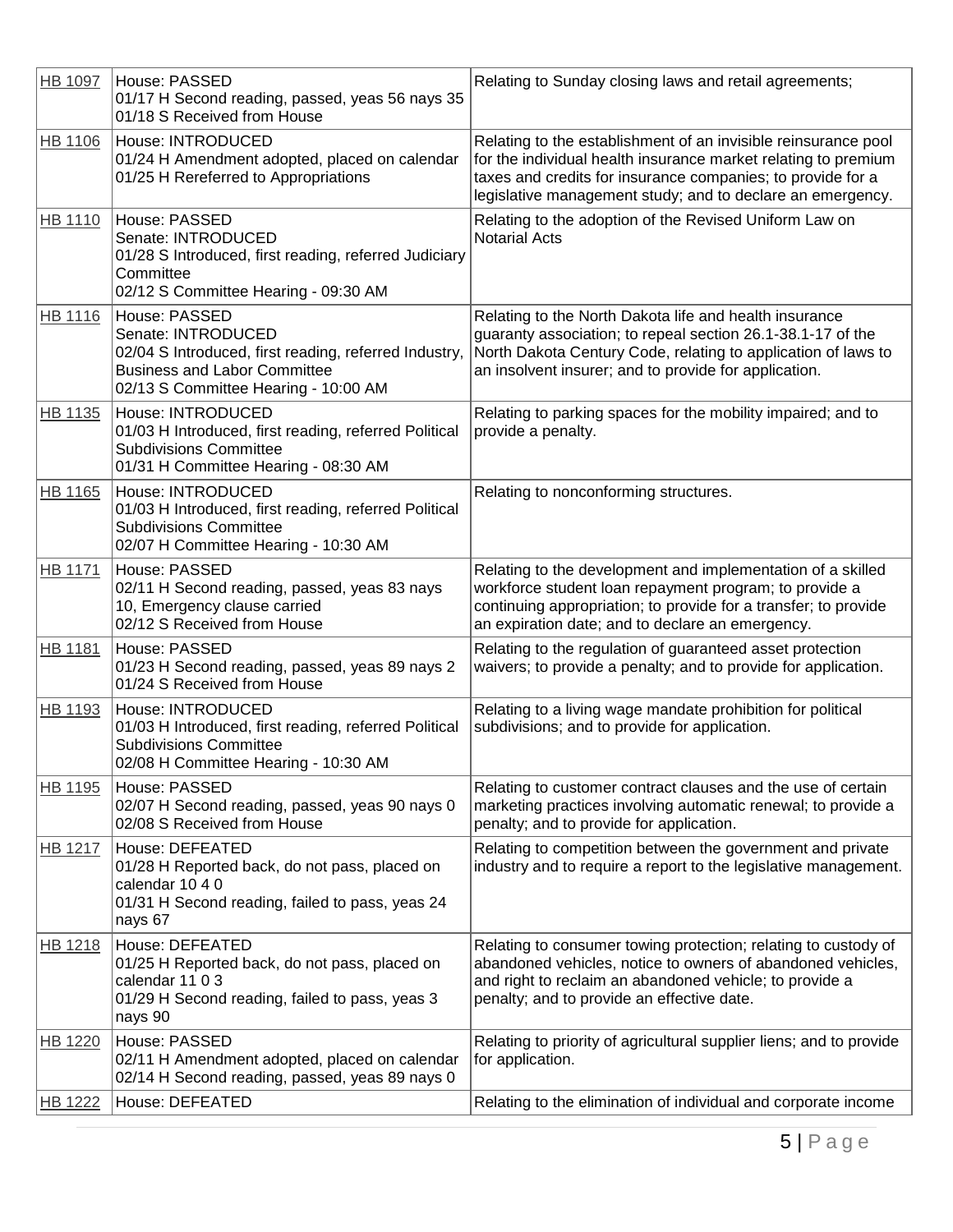|                | 02/04 H Reported back, do not pass, placed on<br>calendar 10 3 1<br>02/08 H Second reading, failed to pass, yeas 17<br>nays 71                    | tax and the imposition of a flat individual and corporate income<br>tax at a rate of one percent; relating to the elimination of<br>individual and corporate income tax; and to provide an<br>effective date. |
|----------------|---------------------------------------------------------------------------------------------------------------------------------------------------|---------------------------------------------------------------------------------------------------------------------------------------------------------------------------------------------------------------|
| HB 1235        | House: DEFEATED<br>02/05 H Reported back, do not pass, placed on<br>calendar 12 2 0<br>02/11 H Second reading, failed to pass, yeas 16<br>nays 77 | Relating to a corporate income tax credit and an employer<br>deduction for reimbursement of employee child care<br>expenditures; and to provide an effective date.                                            |
| HB 1241        | House: PASSED<br>02/08 H Reported back, do pass, place on<br>calendar 11 3 0<br>02/14 H Second reading, passed, yeas 78 nays 14                   | Relating to an individual income tax deduction for contributions<br>made to a first-time home buyer savings account; and to<br>provide an effective date.                                                     |
| <b>HB 1243</b> | House: DEFEATED<br>01/25 H Reported back, do not pass, placed on<br>calendar 10 4 0<br>01/30 H Second reading, failed to pass, yeas 12<br>nays 80 | Relating to recording of easements.                                                                                                                                                                           |
| <b>HB 1251</b> | House: PASSED<br>01/21 H Second reading, passed, yeas 73 nays 15<br>01/22 S Received from House                                                   | Relating to property disclosure requirements.                                                                                                                                                                 |
| HB 1253        | House: INTRODUCED<br>02/13 H Reported back amended, do not pass,<br>placed on calendar 13 1 0<br>02/14 H Amendment adopted, placed on calendar    | Relating to a criminal conviction and state licensure.                                                                                                                                                        |
| HB 1263        | House: PASSED<br>02/01 H Second reading, passed, yeas 86 nays 5,<br>Emergency clause carried<br>02/04 S Received from House                       | Relating to right of an owner to reclaim an abandoned vehicle<br>relating to custody and disposition of abandoned motor<br>vehicles; to provide a penalty; and to declare an emergency.                       |
| HB 1293        | House: DEFEATED<br>02/08 H Amendment adopted, placed on calendar<br>02/13 H Second reading, failed to pass, yeas 17<br>nays 75                    | Relating to retail business leases or agreements relating to<br>employer's discriminatory practices and one day of rest; and to<br>provide a contingent effective date.                                       |
| <b>HB 1317</b> | House: DEFEATED<br>01/25 H Reported back, do not pass, placed on<br>calendar 1301<br>01/29 H Second reading, failed to pass, yeas 19<br>nays 74   | Relating to the restriction on the possession of a firearm or<br>dangerous weapon.                                                                                                                            |
| HB 1340        | House: WITHDRAWN<br>01/14 H Request return from committee<br>01/14 H Withdrawn from further consideration                                         | Relating to the period of property tax delinquency before<br>foreclosure of a tax lien; to provide for application; and to<br>provide an effective date.                                                      |
| <b>HB 1371</b> | House: DEFEATED<br>02/08 H Amendment adopted, placed on calendar<br>02/13 H Second reading, failed to pass, yeas 7<br>nays 83                     | Relating to new hire reporting of independent contractors; and<br>to provide an effective date.                                                                                                               |
| <b>HB 1407</b> | House: PASSED<br>02/11 H Amendment adopted, placed on calendar<br>02/14 H Second reading, passed, yeas 92 nays 0                                  | Relating to the issuance of certificates of vehicle title.                                                                                                                                                    |
| <b>HB 1441</b> | House: INTRODUCED<br>02/14 H Amendment adopted, placed on calendar<br>02/14 H Laid over one legislative day                                       | Relating to prohibition of discrimination on the basis of sexual<br>orientation.                                                                                                                              |
| <b>HB 1448</b> | House: INTRODUCED<br>02/01 H Rereferred to Industry, Business and                                                                                 | Relating to exclusion of people from coverage of automobile<br>insurance.                                                                                                                                     |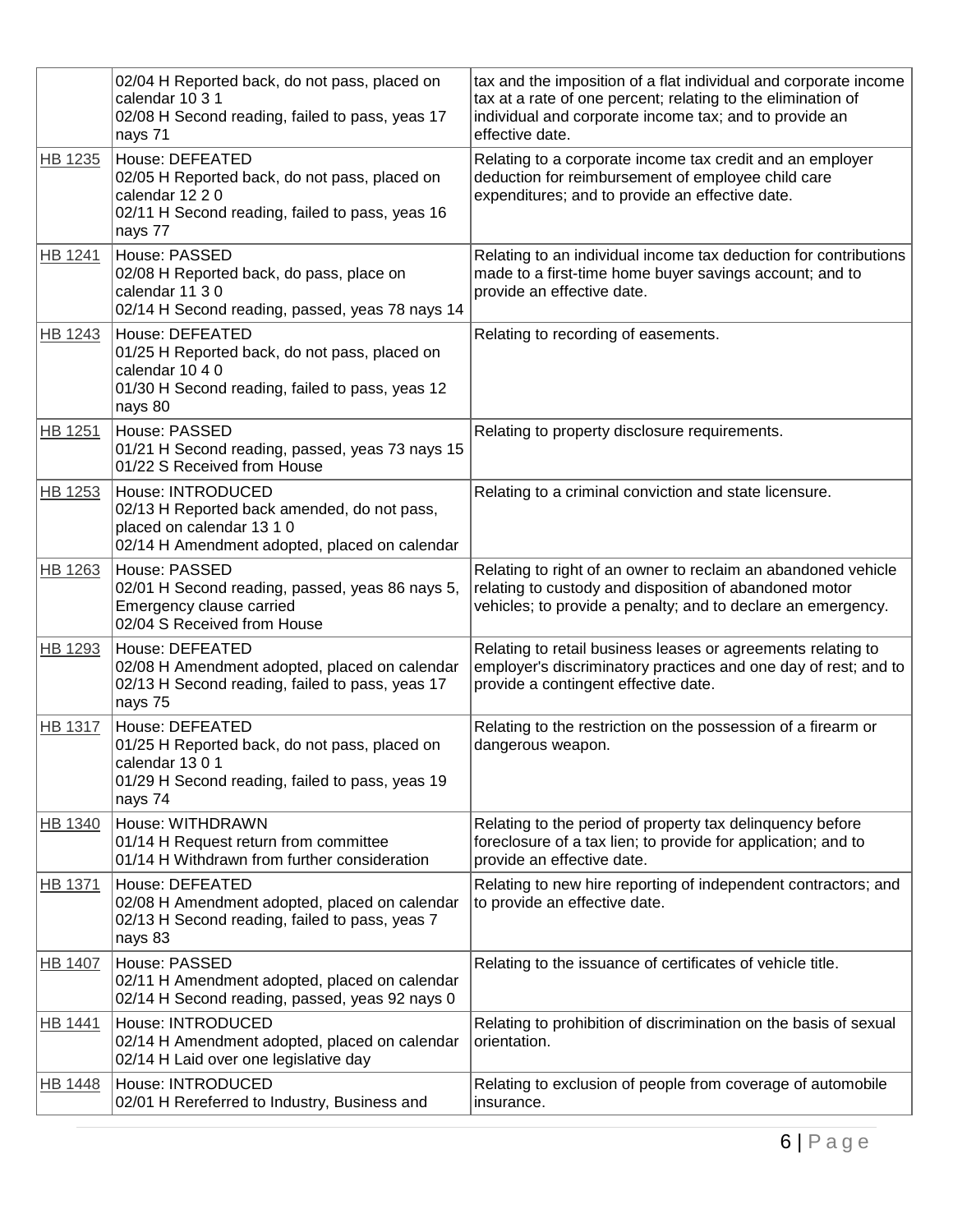|                | Labor<br>02/12 H Committee Hearing - 09:00 AM                                                                                                         |                                                                                                                                                                                                                                                                                                                                                                                                                                                                                                                                |
|----------------|-------------------------------------------------------------------------------------------------------------------------------------------------------|--------------------------------------------------------------------------------------------------------------------------------------------------------------------------------------------------------------------------------------------------------------------------------------------------------------------------------------------------------------------------------------------------------------------------------------------------------------------------------------------------------------------------------|
| <b>HB 1467</b> | House: INTRODUCED<br>02/01 H Reported back, do pass 12 0 2<br>02/01 H Rereferred to Appropriations                                                    | Relating to the definition of agriculture commissioner; relating<br>to moving the authority over grain, grain buyers, warehousing,<br>deposits, and warehousemen from the public service<br>commission to the agriculture commissioner; to provide a<br>penalty; and to provide a continuing appropriation.                                                                                                                                                                                                                    |
| HB 1475        | <b>House: PASSED</b><br>02/07 H Second reading, passed, yeas 77 nays 13<br>02/08 S Received from House                                                | Relating to an income tax exclusion for employee education<br>assistance provided by an employer; and to provide an<br>effective date.                                                                                                                                                                                                                                                                                                                                                                                         |
| <b>HB 1481</b> | House: DEFEATED<br>02/12 H Laid over one legislative day<br>02/13 H Second reading, failed to pass, yeas 24<br>nays 68                                | Relating to determination of the true and full valuation of<br>property; and to provide an effective date.                                                                                                                                                                                                                                                                                                                                                                                                                     |
| <b>HB 1484</b> | House: DEFEATED<br>02/06 H Reported back, do not pass, placed on<br>calendar 12 2 0<br>02/11 H Second reading, failed to pass, yeas 15<br>nays 78     | Relating to a health and human services stabilization fund and<br>a paid family medical leave program; to amend and reenact<br>sections 15-10-48 and 15-10-49 of the North Dakota Century<br>Code, relating to matching grants for institutions under the<br>control of the state board of higher education; to provide an<br>appropriation; to provide for transfers; to provide statements of<br>legislative intent; and to declare an emergency.                                                                            |
| HB 1485        | House: INTRODUCED<br>02/06 H Committee Hearing - 09:00 AM<br>02/12 H Committee Hearing - 09:00 AM                                                     | Relating to protection against the disclosure of personal<br>information; and to provide a penalty.                                                                                                                                                                                                                                                                                                                                                                                                                            |
| <b>HB 1486</b> | House: INTRODUCED<br>01/14 H Introduced, first reading, referred<br>Government and Veterans Affairs Committee<br>02/07 H Committee Hearing - 08:00 AM | Relating to designating central standard time as the official<br>standard time for North Dakota.                                                                                                                                                                                                                                                                                                                                                                                                                               |
| HB 1494        | House: DEFEATED<br>02/01 H Amendment adopted, placed on calendar<br>02/06 H Second reading, failed to pass, yeas 6<br>nays 86                         | Relating to interest rates set by the Bank of North Dakota.                                                                                                                                                                                                                                                                                                                                                                                                                                                                    |
| <b>HB 1509</b> | House: DEFEATED<br>01/30 H Reported back, do not pass, placed on<br>calendar 9 3 2<br>02/05 H Second reading, failed to pass, yeas 17<br>nays 75      | Relating to a paid family medical leave program; to provide an<br>appropriation; and to provide for a transfer.                                                                                                                                                                                                                                                                                                                                                                                                                |
| <b>HB 1513</b> | House: PASSED<br>02/11 H Second reading, passed, yeas 87 nays 6<br>02/12 S Received from House                                                        | Relating to individual income tax credits that may be claimed<br>by a taxpayer relating to the family care tax credit, internship<br>employment tax credit, and workforce recruitment tax credit;<br>and to provide an effective date.                                                                                                                                                                                                                                                                                         |
| HB 1521        | House: INTRODUCED<br>02/07 H Committee Hearing - 03:00 PM<br>02/12 H Committee Hearing - 03:00 PM                                                     | Relating to reporting campaign contributions, restrictions on<br>public officials and lobbyists, investigations of ethics violations,<br>and implementing requirements of article XIV of the<br>Constitution of North Dakota relating to rulemaking<br>procedures, disqualification of hearing officers, and<br>requirements for the North Dakota ethics commission; to<br>provide for a penalty; to provide an appropriation; to provide an<br>effective date; to provide an expiration date; and to declare an<br>emergency. |
| HB 1524        | House: PASSED<br>02/11 H Second reading, passed, yeas 93 nays 0<br>02/12 S Received from House                                                        | Relating to the regulation of data brokers; and to provide a<br>penalty.                                                                                                                                                                                                                                                                                                                                                                                                                                                       |
| <b>HB 1530</b> | House: PASSED                                                                                                                                         | Relating to an income tax rate reduction fund and the transfer                                                                                                                                                                                                                                                                                                                                                                                                                                                                 |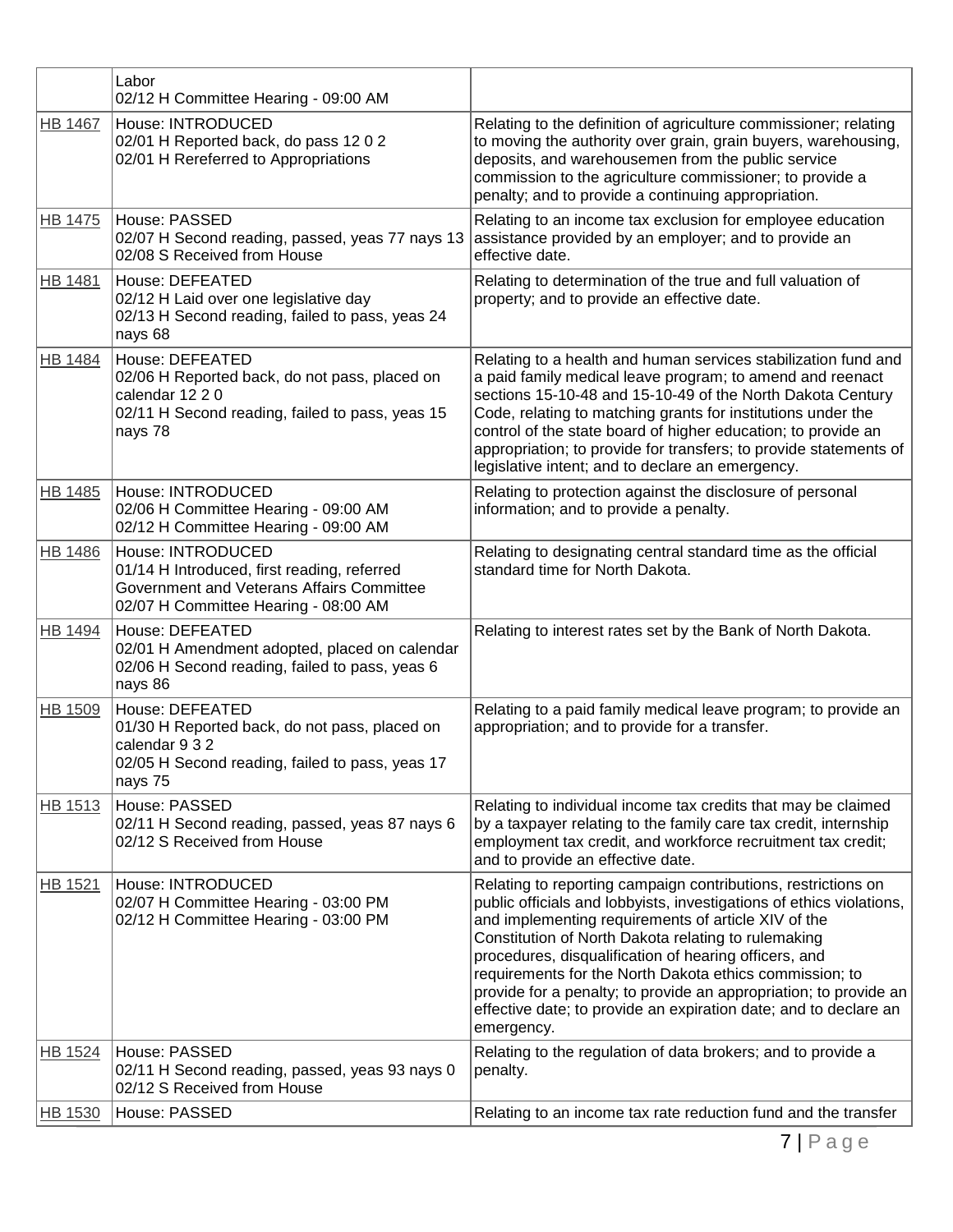|         | 02/14 H Second reading, passed, yeas 61 nays 31<br>02/14 H Emergency clause failed                                                                                        | of legacy fund earnings; to repeal chapter 57-38 of the North<br>Dakota Century Code, relating to the income tax; to provide a<br>continuing appropriation; to provide an exemption; to provide<br>an effective date; and to declare an emergency.                                                                                                                                                                                                                                                                                                                                                                                             |
|---------|---------------------------------------------------------------------------------------------------------------------------------------------------------------------------|------------------------------------------------------------------------------------------------------------------------------------------------------------------------------------------------------------------------------------------------------------------------------------------------------------------------------------------------------------------------------------------------------------------------------------------------------------------------------------------------------------------------------------------------------------------------------------------------------------------------------------------------|
| SB 2075 | Senate: PASSED<br>House: INTRODUCED<br>01/15 H Received from Senate<br>02/14 H Introduced, first reading, referred Industry,<br><b>Business and Labor Committee</b>       | Relating to appraisal management companies.                                                                                                                                                                                                                                                                                                                                                                                                                                                                                                                                                                                                    |
| SB 2093 | Senate: PASSED<br>House: INTRODUCED<br>01/10 H Received from Senate<br>02/13 H Introduced, first reading, referred Industry,<br><b>Business and Labor Committee</b>       | Relating to the examination of technology service providers,<br>the capital requirement for trust companies, the examination of<br>trust companies, the definition of a financial institution, surety<br>bond requirements for money brokers and collection agencies,<br>notice requirement for deferred presentment service providers,<br>fees for money transmitters, and reporting requirements for<br>debt-settlement providers relating to automatic renewal of<br>license in 2009 for money brokers, automatic renewal of<br>license in 2014 for collection agencies, deferred presentment<br>service providers, and money transmitters. |
| SB 2098 | Senate: PASSED<br>House: INTRODUCED<br>01/11 H Received from Senate<br>02/13 H Introduced, first reading, (emergency),<br>referred Industry, Business and Labor Committee | Relating to the Bank of North Dakota residential mortgage loan<br>program; and to declare an emergency.                                                                                                                                                                                                                                                                                                                                                                                                                                                                                                                                        |
| SB 2099 | Senate: PASSED<br>House: INTRODUCED<br>01/15 H Received from Senate<br>02/13 H Introduced, first reading, (emergency),<br>referred Industry, Business and Labor Committee | Relating to the medical facility infrastructure loan fund; and to<br>declare an emergency.                                                                                                                                                                                                                                                                                                                                                                                                                                                                                                                                                     |
| SB 2104 | Senate: DEFEATED<br>01/30 S Reported back, do not pass, placed on<br>calendar 6 0 0<br>01/31 S Second reading, failed to pass, yeas 3<br>nays 42                          | Relating to the state's share of oil and gas taxes; and to<br>provide an effective date.                                                                                                                                                                                                                                                                                                                                                                                                                                                                                                                                                       |
| SB 2111 | Senate: PASSED<br>House: INTRODUCED<br>01/10 H Received from Senate<br>02/13 H Introduced, first reading, referred Finance<br>and Taxation Committee                      | Relating to electronic remittal of funds withheld under an<br>income withholding order and new hire reporting; and to<br>provide for an effective date.                                                                                                                                                                                                                                                                                                                                                                                                                                                                                        |
| SB 2115 | Senate: INTRODUCED<br>01/25 S Rereferred to Appropriations<br>01/30 S Committee Hearing - 11:00 AM                                                                        | Relating to child support; to repeal section 14-09-09.37 of the<br>North Dakota Century Code, relating to child support; and to<br>provide a continuing appropriation.                                                                                                                                                                                                                                                                                                                                                                                                                                                                         |
| SB 2116 | Senate: DEFEATED<br>01/30 S Reported back, do not pass, placed on<br>calendar 7 0 0<br>01/31 S Second reading, failed to pass, yeas 2<br>nays 43                          | Relating to the infrastructure revolving loan fund.                                                                                                                                                                                                                                                                                                                                                                                                                                                                                                                                                                                            |
| SB 2130 | Senate: PASSED<br>House: INTRODUCED<br>02/06 H Received from Senate<br>02/13 H Introduced, first reading, referred<br>Government and Veterans Affairs Committee           | Relating to state agency fees.                                                                                                                                                                                                                                                                                                                                                                                                                                                                                                                                                                                                                 |
| SB 2148 | Senate: INTRODUCED<br>02/14 S Reported back amended, do pass,                                                                                                             | Relating to disclosures of expenditures, restrictions on public<br>officials and lobbyists, investigations of ethics violations, and                                                                                                                                                                                                                                                                                                                                                                                                                                                                                                           |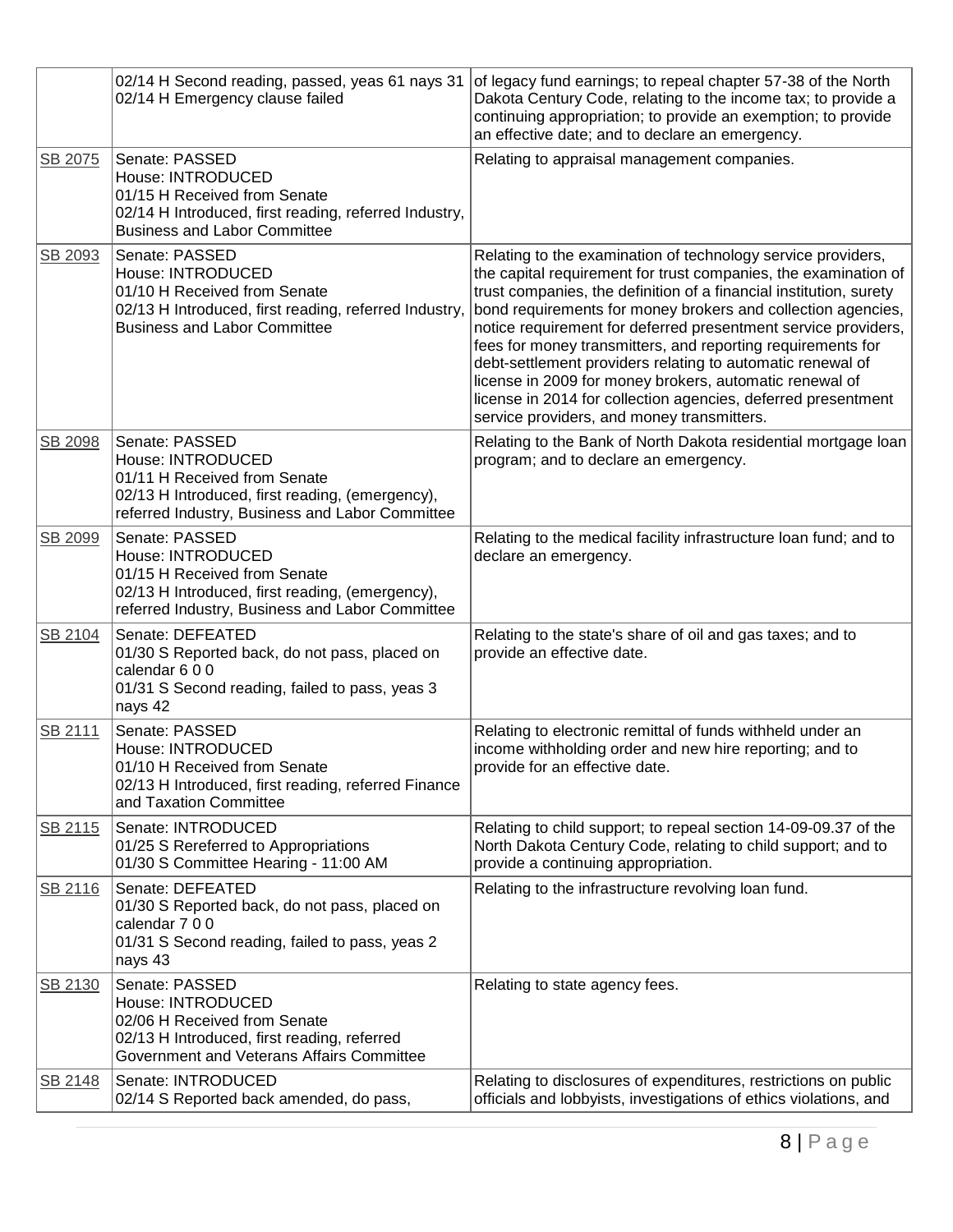|         | amendment placed on calendar 6 0 1<br>02/18 S Committee Hearing - 09:00 AM                                                                                          | implementing requirements of article XIV of the Constitution of<br>North Dakota relating to the prohibition on personal use of<br>campaign contributions and the rulemaking procedures and<br>requirements for the North Dakota ethics commission; to<br>provide a penalty; and to provide an appropriation.                                                                                                                       |
|---------|---------------------------------------------------------------------------------------------------------------------------------------------------------------------|------------------------------------------------------------------------------------------------------------------------------------------------------------------------------------------------------------------------------------------------------------------------------------------------------------------------------------------------------------------------------------------------------------------------------------|
| SB 2179 | Senate: PASSED<br>House: INTRODUCED<br>01/29 H Received from Senate<br>02/13 H Introduced, first reading, referred Industry,<br><b>Business and Labor Committee</b> | Relating to the prevention of financial exploitation; and to<br>amend and reenact section 6-08.1-03 of the North Dakota<br>Century Code, relating to a financial institution's duty of<br>confidentiality.                                                                                                                                                                                                                         |
| SB 2197 | Senate: PASSED<br>House: INTRODUCED<br>01/29 H Received from Senate<br>02/14 H Introduced, first reading, referred Industry,<br><b>Business and Labor Committee</b> | Relating to loans for family farmers.                                                                                                                                                                                                                                                                                                                                                                                              |
| SB 2205 | Senate: PASSED<br>02/12 S Second reading, passed, yeas 43 nays 2<br>02/13 H Received from Senate                                                                    | Relating to abandoned property; relating to foreclosure of real<br>estate.                                                                                                                                                                                                                                                                                                                                                         |
| SB 2214 | Senate: PASSED<br>02/07 S Second reading, passed, yeas 47 nays 0<br>02/08 H Received from Senate                                                                    | Relating to debt service payments; relating to borrowing and<br>lending authority, reserve funds, and school construction<br>loans; to authorize the use of funds; to provide a bond<br>issuance limitation; and to provide an appropriation.                                                                                                                                                                                      |
| SB 2219 | Senate: DEFEATED<br>01/25 S Amendment adopted, placed on calendar<br>01/28 S Second reading, failed to pass, yeas 16<br>nays 29                                     | Relating to the confidentiality of social security numbers<br>relating to data processing information confidentiality; and to<br>provide a penalty.                                                                                                                                                                                                                                                                                |
| SB 2237 | Senate: DEFEATED<br>01/24 S Reported back, do not pass, placed on<br>calendar 5 1 0<br>01/28 S Second reading, failed to pass, yeas 13<br>nays 32                   | Relating to a corporate income tax credit and an employer<br>deduction for reimbursement of employee child care<br>expenditures; and to provide an effective date.                                                                                                                                                                                                                                                                 |
| SB 2252 | Senate: DEFEATED<br>01/29 S Reported back, do not pass, placed on<br>calendar 501<br>01/30 S Second reading, failed to pass, yeas 6<br>nays 39                      | Relating to deferred presentment service transaction fees; to<br>provide a penalty; and to provide for application.                                                                                                                                                                                                                                                                                                                |
| SB 2262 | Senate: PASSED<br>01/24 S Second reading, passed, yeas 47 nays 0<br>01/25 H Received from Senate                                                                    | Relating to the use and possession of re-encoders and<br>scanning devices relating to the unauthorized use of personal<br>identifying information; relating to the unlawful skimming of<br>credit, debit, or other electronic payment cards; and to provide<br>a penalty.                                                                                                                                                          |
| SB 2271 | Senate: INTRODUCED<br>01/22 S Rereferred to Appropriations<br>01/30 S Committee Hearing - 08:30 AM                                                                  | Relating to the housing incentive fund; to provide a transfer;<br>and to provide an appropriation.                                                                                                                                                                                                                                                                                                                                 |
| SB 2275 | Senate: INTRODUCED<br>02/13 S Committee Hearing - 09:00 AM<br>02/14 S Reported back amended, do pass,<br>amendment placed on calendar 14 0 0                        | Relating to the infrastructure revolving loan fund debt<br>repayments relating to the infrastructure revolving loan fund,<br>borrowing and lending authority, reserve funds, and expanded<br>bonding authority for counties; relating to a revolving loan fund<br>for water projects; to provide a transfer; to provide a continuing<br>appropriation; to provide a bond issuance limitation; and to<br>provide an effective date. |
| SB 2282 | Senate: PASSED<br>02/13 S Second reading, passed, yeas 43 nays 4<br>02/14 H Received from Senate                                                                    | Relating to legacy fund earnings; to provide for a report to the<br>legislative management; and to provide an appropriation.                                                                                                                                                                                                                                                                                                       |